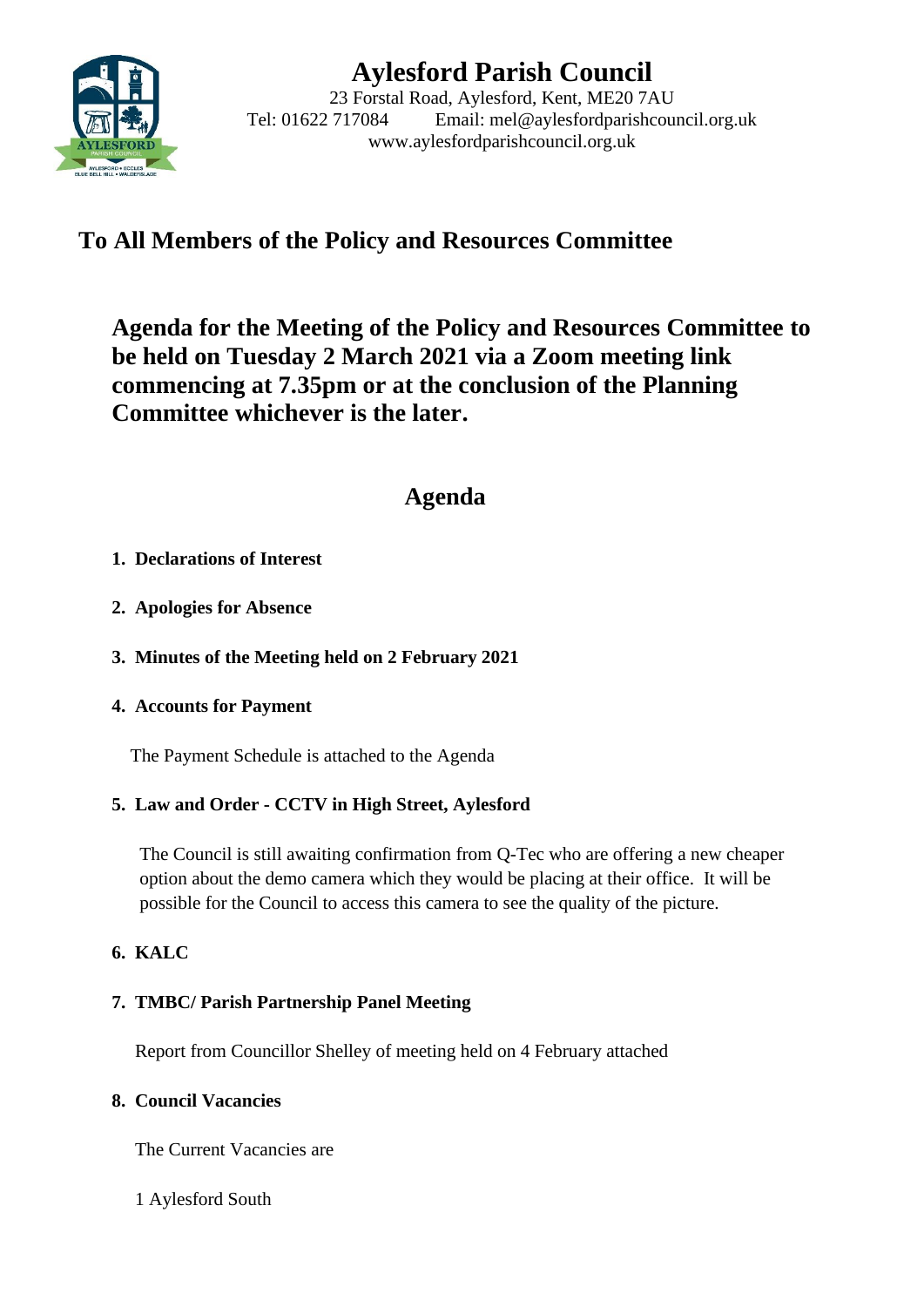#### **9. Public Convenience Review – Aylesford Toilets**

The Council has been informed by TMBC that the toilets will close at the end of March but have received no further information on when work will commence on knocking them down and re-instating the original wall.

#### **10. Financial Regulations – Annual Review**

The Council must annually review its Financial Regulations and a copy is attached. There are no amendments proposed for the Financial Regulations this year.

#### **11. Statement of Internal Control**

A copy of the Statement of Internal Control is attached to the Agenda.

#### **12. Coronation Gardens – School Request for the Installation of a Wooden Gazebo**

The Council has received a request from the St. Peters Church of England Primary School for the installation of a Wooden Gazebo to be used as an outdoor classroom and for use as part of their "Forest School". The Gazebo will be installed in the Coronation Gardens which the School leases from the Council. The Gazebo, itself, is 5m x 5m with a decking base, balustrade sides , shelf seating and is installed direct onto grass. The School will obtain any necessary permissions required before installation.

#### **13. COVID-19 Memorial Garden**

The Council has received a request from a local resident and Tracey Crouch MP for the Council to consider the installation of a COVID-19 Memorial Garden. It has been suggested that the Garden could have a Tree and a small memorial plaque where people could visit to mark their respect for those who have lost their lives to COVID-19. The garden could be located in the Cemetery in the space on the left-hand side of the main entrance. Following a meeting with the Council's Tree specialist, Qualitrees, they have suggested that a suitably mature ornamental tree together with suitable flowering shrubs marking the 5-metre-wide boundary could be appropriate. If Members were minded to provide seating he could also supply rustic benches. At this stage there are no costings available but Qualitrees have indicated that they would be able to let us have an indication of prices in the near future.. Members views are sought.

#### **14. Village Hall Grant – Brassey Centre**

The Council has received a request from the Brassey Centre for the release of their Village Hall grant of £2000 to help fund major roof repairs. They obtained 3 quotes from Adam Britt Roofing Services £7,640.00, Kev's Property Maintenance £2,662.57 and The Roofline Specialist  $£4,732.00 + £1.560.00$  if new fibreglass valley was needed.